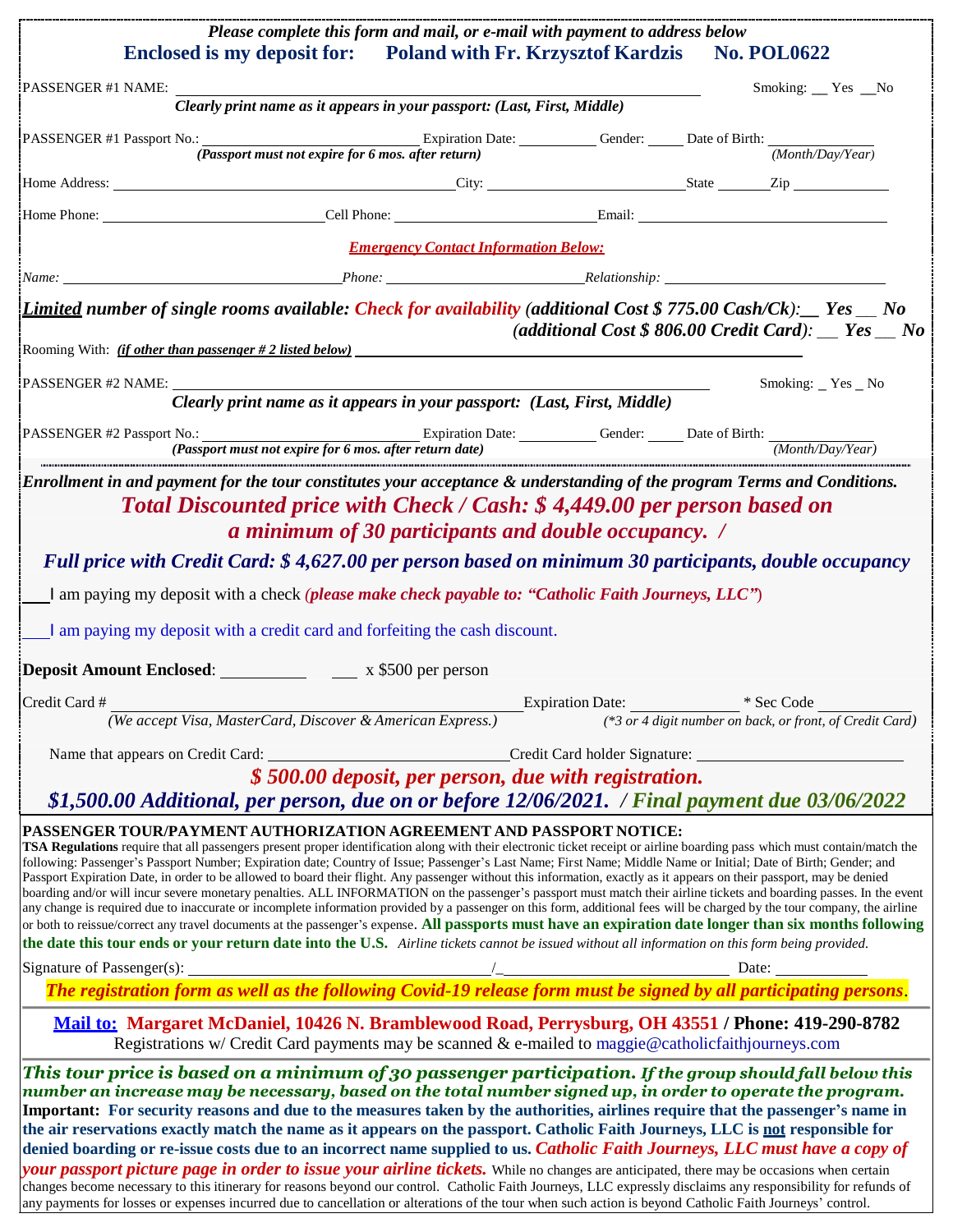#### **TERMS AND CONDITIONS**

*Tour Prices: All prices are based on airfares, land rates and exchange rates in effect at the time of pricing and on group rates of 30 passengers. Tours may depart with less than the required number of passengers, at the discretion of Catholic Faith Journeys, LLC but an additional charge may apply. Passengers will be advised about such surcharges 60 days before departure, unless other specified dated is stated.*

#### *All prices are subject to change without notice prior to departure due to major currency fluctuations, changes in fuel prices and/or unforeseen economic circumstances.*

**Reservations, Deposits and Final Payments:** Please complete the Participant Agreement /Registration form, with full names as they appear on passports, and mail it to us with the required per person deposit. Receipt of your deposit shall act as your agreement and understanding to these terms and conditions. Balance is due 60 days before departure date, unless other specified date is stated. If final payment is received less than 60 days, a late fee will be accessed in the amount of \$50.00. If final payment is made by credit card (Visa, MasterCard, Discover & American Express), Catholic Faith Journeys, LLC requires a completed credit card authorization form. All payments made by check should be made payable to Catholic Faith Journeys, LLC. Late Reservations: If a booking is made within 60 days of departure, full payment plus applicable taxes and optional insurance is due at the time of booking. There will be a \$50.00 late processing fee applicable plus cost of any express or overnight mail services. No personal checks will be accepted with reservations received 30 days or less before departure date. Money order, bank check, certified check or credit cards (Visa, MasterCard, Discover & American Express) will be accepted.

Travel Documents: A valid passport (valid for six months after the return date of the trip) is required to travel. A Visa is required for US passport holders traveling to some destinations; please contact our office for details. All non-US citizens must contact the appropriate consular office for entry visa requirements pertaining to their trip. In addition non US citizens are responsible for complying with requirements for re-entry into the USA. Catholic Faith Journeys, LLC assumes no responsibility for procurement of passport or visas. Obtaining and carrying these documents is the sole responsibility of passengers. Catholic Faith Journeys, LLC will not be responsible for any delays, damages and/or losses, including missed portions of your trip, due to improper travel documentation.

Final Documents and Tickets: All documents and tickets are only issued upon receipt of final payment and are sent within 2-3 weeks of departure. Documents and tickets are not guaranteed if final payment and booking form are not received on time.

**Air from Home City:** Some departures may be based on a New York gateway. If this is the case Catholic Faith Journeys, LLC can help arrange air transportation from your home city airport. Catholic Faith Journeys, LLC is not responsible for any penalties incurred on any air tickets not purchased from us, in case of changes in the schedule of the tour. If you are purchasing your own airline tickets, please make sure that your flight time arrives before or the same time as the group air.

Air Changes, Cancellations & Refunds: Airline tickets issued by Catholic Faith Journeys, LLC are highly restrictive and in most instances cannot be reissued, revalidated or exchanged. If a change is possible, a \$75 per person administrative fee, plus any applicable airline change fees, will be assessed once air tickets have been issued. Airline penalties vary depending on carrier. **Airline Seat Assignments and Special Services:** There is no advance seat selection. Early check-in is necessary to secure seats with travel companions. Seating is solely under control of the airlines. Some airfares used may be eligible for frequent flyer mileage.

Independent Airfare: Passengers booking their own airfare should not do so until group has been confirmed and will operator. Please contact Catholic Faith Journeys, LLC before purchasing any airfare. Catholic Faith Journeys, LLC is not responsible if the group cancels or if changes are made with the group air contract that may or may not coincide with your *airfare purchase.*

**Airport Transfers** Those with independent air are responsible for their own transfer from the airport to the hotel upon arrival and from final hotel to airport upon departure. **Baggage:** Each passenger is allowed one suitcase per person with total maximum dimensions of 62" and a maximum weight of 50 lbs., plus one carry on with maximum dimensions of 9" x 13" x 21". Airlines also have their own baggage restrictions and fees; please check with the air carrier prior to your departure. **All baggage and baggage fees are the** 

passenger's responsibility throughout the tour. Catholic Faith Journeys, LLC is not responsible for loss, theft or damage to your baggage. If a bag is lost or damaged In-flight, the **passenger is responsible for notifying the airline directly, before leaving the airport of arrival.**

Airline Clause: The airlines concerned will not to be held responsible for any act, omission, or event during the time passengers are not aboard their aircraft. The passenger tickets in use by the airline, when issued, shall constitute the sole contract between airline and the purchaser of these tickets and/or passenger. These tours may be sold in connection with the services of any ATC or IATA Airline.

Rooms: Prices shown on the flyer are per person, based on two persons sharing a hotel room or cabin. A limited number of single rooms are available at additional cost. In some cases, when requested, we may be able to find an appropriate roommate for passengers who have booked as a single person. If a roommate is not available, you may have to pay the single room supplement. While single rooms provide privacy they are often smaller than twin bedrooms. Triple rooms may be available in some hotels for family or friends traveling together. There are no discounts for triple rooms.

**Medical Conditions:** While we endeavor to provide the highest level of service to all our passengers, we cannot guarantee special facilities or assistance for disabled passengers and it is your responsibility to arrange for such assistance as required. Catholic Faith Journeys, LLC is not responsible for any medical conditions that may occur prior, during, or after the tour. Land Only Bookings & Tour Deviations: When Catholic Faith Journeys, LLC packages include airfare the departure city will be noted on the itinerary. Land only bookings will not include arrival and departure transfers. Any deviations from the tour, requested by the client, will be assessed a charge of \$100.00 per person, plus any additional costs the change may incur. **Responsibility:** The tour member understands, and agrees, that he or she has no claim against Catholic Faith Journeys, LLC, and its affiliates, for any delay or damage to or loss of property or baggage or injury to or death of persons due to any neglect or willful act of a direct air carrier, hotel, bus company, transportation company or service company of any kind, or any other person or persons rendering any of the services being offered in connections with these tours. Further, Catholic Faith Journeys, LLC advises that it has no ownership interest whatsoever in any hotel, restaurant, bus company or transportation or service company of any kind outside the USA, nor does it have any employee outside of the USA. You may see the name Catholic Faith Journeys, LLC affixed to motor vehicles, on signs around the hotel or elsewhere. This use of our name is purely for reasons of identification and does not denote ownership, supervision, or control by Catholic Faith Journeys, LLC in any way. Catholic Faith Journeys, LLC, and its overseas representatives reserve the right without notice to change, amend or cancel any part or all of the tour and to make such changes as may be necessary. Catholic Faith Journeys, LLC acts only as an agent in securing hotels, transportation and other travel services from suppliers and in no event shall Catholic Faith Journeys, LLC be liable in the event of any failure by any person or company to render any transportation, lodging or other travel services to be provided on the tour. The acceptance of the initial service to be provided under the tour shall be considered an acceptance by the tour member of these conditions. If there is a difference between the conditions of Catholic Faith Journeys, LLC and those published by suppliers, the conditions of suppliers shall apply. Catholic Faith Journeys, LLC reserves the right to substitute hotel, cruise ships and air carriers of similar quality, and reserves the right to vary the sequence of sightseeing and/ or to re-route the order of cities. In calculating the cost of the trip, Catholic Faith Journeys, LLC has relied on your understanding and consent to these terms and in the absence of this release, the cost of the trip would be higher. A contract is made when your reservation and payment are accepted by Catholic Faith Journeys, LLC and any dispute shall be governed by Ohio law. We reserve the right to decline to accept a person, or remove a person from a tour, if such person presents a significant risk to the health or safety of himself or the group and the person cannot otherwise be reasonably accommodated. **Cancellation Policy** and Refunds: We hope that nothing will prevent you from taking your Catholic Faith Journeys, LLC pilgrimage. However, should you need to cancel, your cancellation must be received in writing, via email, fax or by letter. It will be effective on the date of receipt. If you cancel your tour after you have received your documents and airline tickets, you must return them to Catholic Faith Journeys, LLC before we can process your refund. The following cancellation fees will apply, please contact us for details.

You are responsible for the cost of any non-refundable payments for hotels, land operations and airline tickets that have been issued on your behalf plus the *following cancellation charges per person:*

| ютте сипсениноп спигесь рег регьоп. |                  |  |
|-------------------------------------|------------------|--|
| <b>Days Prior to Departure</b>      | <b>Charge</b>    |  |
| 91 or more                          | \$350.00         |  |
| 90 to 61                            | \$700.00         |  |
| $60 \text{ to } 46$                 | 50% of tour cost |  |
| 45 to 31                            | 75% of tour cost |  |
| 30 to 1 or no show                  | No refund        |  |

Once the tours commence, there will be no refunds on missed or unused portions of the tour programs. **Purchase of Travel Insurance is strongly recommended.** Government issued warnings/advisories: Catholic Faith Journeys, LLC cannot change the cancellation terms or conditions based on the issuance of any warning or advisory issued by the State Department or Center of Disease Control, or the occurrence of any terror, health or other incident in one or more of the places this pilgrimage is scheduled to visit. All cancellation penalties remain in full force and effect. You are encouraged to purchase Travel Insurance to protect your financial investment and any health issues you may have while traveling. If we cancel: We reserve the right to cancel a specific departure date or whole tour due to lack of participation. We will not be liable, however, for costs incurred by you not paid to us, such as visas and passport costs, items of a personal nature, domestic transportation either by ground or air etc. nor will we be liable for any psychological damages, traumas, stress, disappointment, personal and financial loss resulting from our change of departure date or cancellation of a tour. Refunds are not provided for services included, but not used on a trip. Not Included in the Published Price: Port taxes, and items not listed on each program such as meals, beverages and items of personal nature, baggage fees and excess luggage allowance, laundry, room service, travel insurance, passport and visas costs, shore excursions, expenses for additional sightseeing not specified in the itinerary, any incurred medical costs and replacement of items forgotten or stolen while on the tour, and gratuities (a list of suggested tips will be provided with final documents).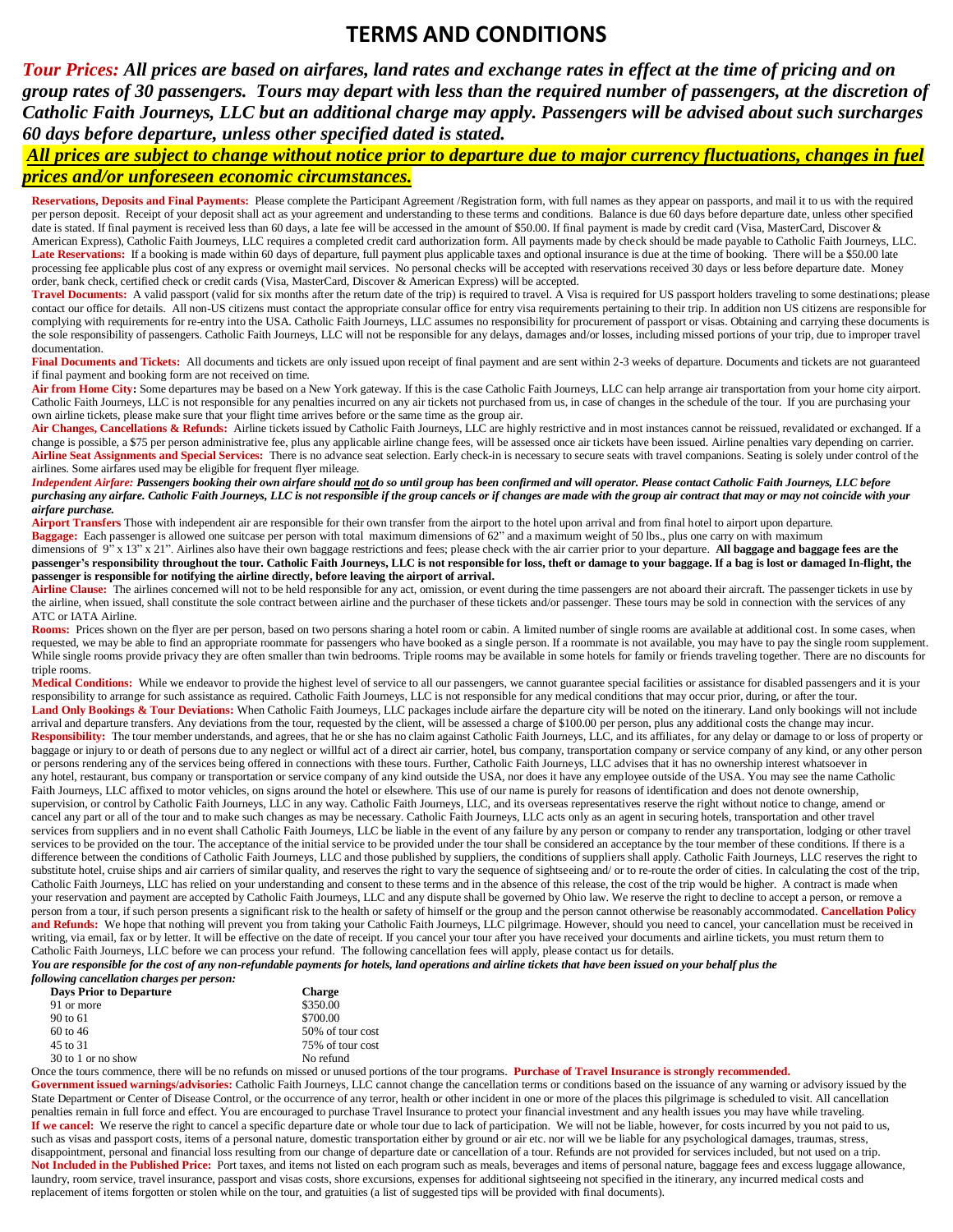Publishing Disclaimer: Catholic Faith Journeys, LLC is not responsible for any typographic or printer's error or omission. Prices on this flyer and on our websites are accurate at the time of printing and are subject to change without notice due to changes in market factors including but not limited to foreign currency and supplier cost fluctuations. Photography: Catholic Faith Journeys, LLC may take photographs or film of its trips and trip participants, and participant grants Catholic Faith Journeys, LLC express permission to do so and for Catholic Faith Journeys, LLC to use such for promotional or commercial use without payment of any fee or royalties. **Important:** For security reasons and due to the measures taken by the authorities, airlines require that the passenger's name in the air reservations must exactly match the name as it appears on the passport. Catholic Faith Journeys, LLC is not responsible for denied boarding or re-issue costs due to an incorrect name supplied to us.

### **COVID-19 RELEASE OF LIABILITY**

**COVID-19 RELEASE OF LIABILITY:** Guest expressly acknowledges that naturally occurring diseases and viruses (including, but not limited to, the currently widespread COVID-19) may be present and actively occurring in all environments in which your tour will take place as well as other places where the tour takes place such as airports, airplanes, terminals, hotels, restaurants, museums, motor coaches, cars, trains, cruise vessels, boats, ferries and the like. You acknowledge the novel coronavirus, COVID-19, has been declared a worldwide pandemic by the World Health Organization. You acknowledge that COVID-19 has made travel uncertain due to government closures and other travel restrictions. COVID-19 is extremely contagious and is believed to spread mainly from person-to-person contact (however the exact method of spread remains unknown). You also understand that if you are older or have underlying conditions, you may be more prone to serious infection and death due to COVID-19. As a result of the highly infectious nature of this disease, federal, state, and local governments health agencies recommend social distancing, wearing of Personal Protective Equipment "PPE" (including masks), and have, in many locations, prohibited the congregation of groups of people. You acknowledge that exposure to such viruses or disease is an inherent risk of traveling, that cannot be controlled or eliminated by Catholic Faith Journeys and the tour leaders, hosts and organizers.

By booking a trip at this time, you acknowledge the highly contagious nature of COVID-19 and voluntarily assume the risk for yourself and any minors traveling with you, that you or they may be exposed to or infected by COVID-19 by traveling and that such exposure or infection may result in personal injury, illness, permanent disability, and death even if such injuries or losses occur in a manner that is not foreseeable at the time you book your trip.

You acknowledge that due to the uncertainty of travel at this time, your trip may be postponed or cancelled or changes may be made to itineraries due to closures of certain sites or activities, for which there may be no refund. You may also be required to quarantine upon arrival in some locations. You understand that you may become sick before, during, or after the trip and may not be able to travel and such cancellation or interruption will be subject to our cancellation terms, for which we will not be liable.

You agree that due to uncertainty caused by COVID-19, Catholic Faith Journeys has strongly encouraged the purchase of travel protection coverage including cancel for any reason coverage if and when available.

You, for yourself, and any minors traveling with you, and on behalf of your and their heirs, assigns, personal representatives and next of kin, HEREBY RELEASE, INDEMNIFY, AND HOLD HARMLESS Catholic Faith Journeys, LLC., its members. officers, agents, and/or employees, suppliers, Tour Leaders, and other tour members (RELEASES), of from and against any and all claims, damages, demands, losses, and liability arising out of or related in any way, in whole or in part to any POSTPONEMENT, CANCELLATION, CHANGES, INJURY, DISABILITY, DEATH OR ANY OTHER LOSS you may suffer due to exposure, infection, spread, closure, and travel restrictions related to COVID-19, to the fullest extent permitted by law. The terms of this INDEMNIFICATION, HOLD HARMLESS AND RELEASE OF ALL LIABILITY paragraph, shall survive any termination or cancellation of this Contract, whether by operation of law or otherwise.

**HEALTH:** For the safety of our guests, Catholic Faith Journeys reserves the right to request health information prior to travel and to exclude any participants it deems unfit for travel at its sole discretion. It is essential that you see your health care provider before booking your trip and before traveling to make sure that you have taken all necessary health precautions. For up-to-date medical advice we strongly recommend that you visit the Centers for Disease Control and Prevention (CDC) travelers' health page: [www.cdc.gov/travel](https://www.cdc.gov/travel) or for non-US citizens, your country's equivalent.

**It is your sole responsibility** to secure in a timely manner and/or pay for any and all immunizations, vaccinations, tests, screenings, and health standards that are required to be permitted to fly and for entry into each country or destination. Certain countries have or may have a requirement for foreign visitors to have valid medical insurance and proof of immunization and vaccination on entry. Additionally, Governments may require guests to submit to tracking for health purposes. Catholic Faith Journeys is not responsible or liable in the event that governments impose procedures or restrictions and you fail to comply with these and it is your responsibility to be aware of and comply with the requirements of the destination that you will be traveling to. Failure to submit to governmental requirements with regard to health and safety may result in the guest being denied entry. In such case Catholic Faith Journeys will have no responsibility whatever and will make no refund.